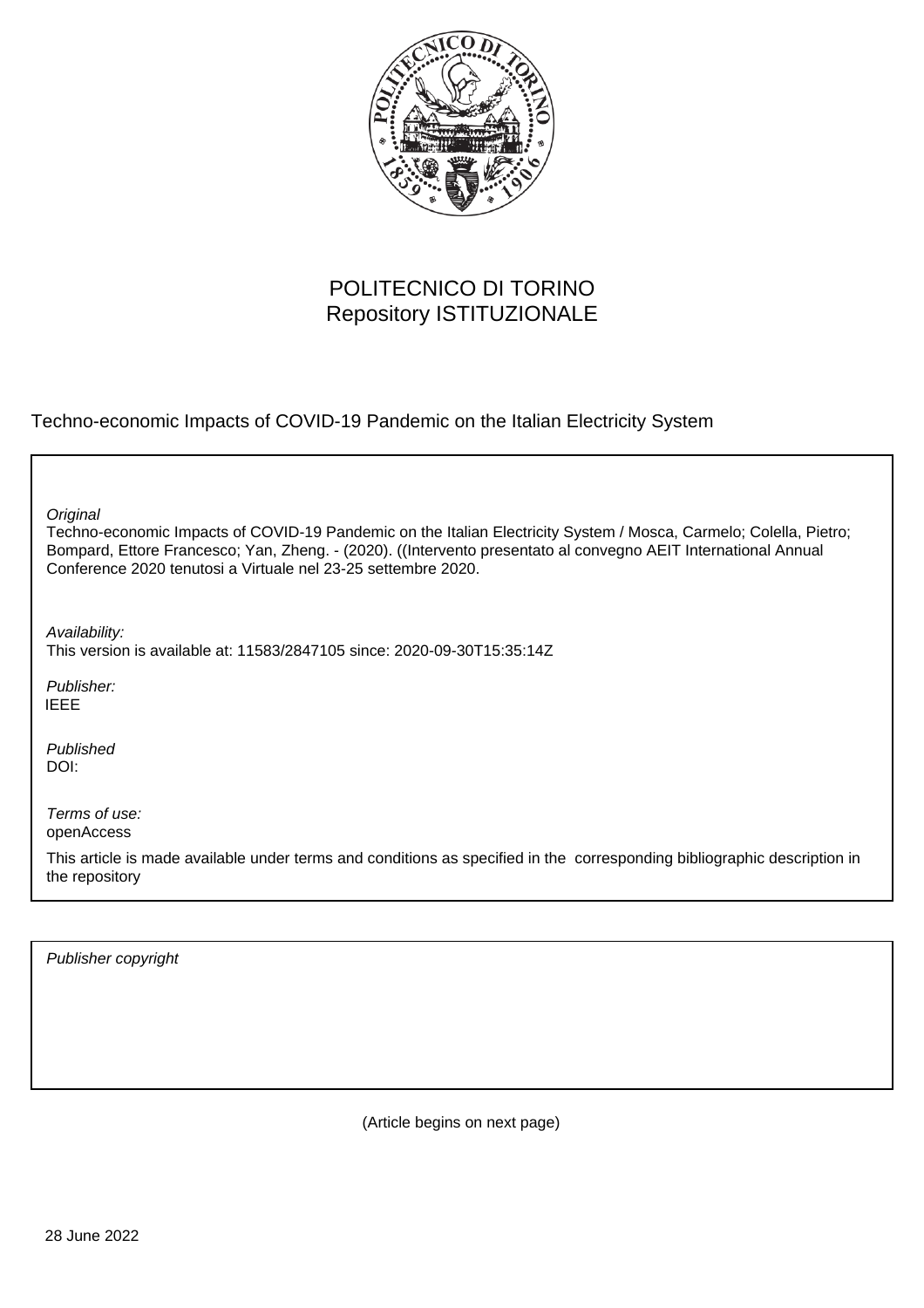# Techno-economic Impacts of COVID-19 Pandemic on the Italian Electricity System

Carmelo Mosca *Dipartimento Energia "Galileo Ferraris" Politecnico di Torino* Torino, Italy carmelo.mosca@polito.it

Zheng Yan *Department of Electrical Engineering Shanghai Jiao Tong University* Shanghai, China yanz@sjtu.edu.cn

Pietro Colella *Dipartimento Energia "Galileo Ferraris" Politecnico di Torino* Torino, Italy pietro.colella@polito.it

Ettore Bompard *Dipartimento Energia "Galileo Ferraris" Politecnico di Torino* Torino, Italy ettore.bompard@polito.it

*Abstract***— Since the end of 2019, the sadly known Sars-CoV-2 has firstly spread to China and then to the rest of the world, giving rise to the pandemic known as COVID-19. The high number of deaths and the stressful conditions of public health systems suggested governments to impose social restrictions to contain the virus diffusion. The adopted measures differed from country to country, but they often resulted in the closure of schools, workplaces and meeting places. In Italy, in addition to local restrictions adopted in the areas where the health situation was particularly severe, the decree law of March 4, 2020 imposed social restrictions for the entire country (e.g. closure of schools and ban on gatherings). Subsequently, with a series of decree laws, the measures became more severe and on March 22, 2020 the government imposed the lockdown of all face-toface activities related to production chains concerning nonessential goods. These decrees implicated a considerable reduction in the electrical demand with consequent impacts on both electrical markets and operation strategies of the Transmission System Operator (TSO). Due to the low demand, compared to usual load conditions, fewer conventional power plants were dispatched in the Day Ahead Market; therefore, a decrease in the price of energy occurred, as well as an increment of the renewable penetration. At the same time, conventional power plants played a key role in the Ancillary Services Market to ensure the safe operation of the transmission system. In this work, the reduction of the electrical demand and its impacts on both electrical markets and network operation strategies are analysed and discussed for the Italian power system.**

**Keywords—COVID-19, power demand, power generation mix, electricity markets, renewable energy sources.**

## I. INTRODUCTION

The COVID-19 pandemic spread throughout the world in 2020 had unprecedented consequences in terms of implemented procedures for its containment and important impact on the whole economy, sociality, habits, and activities. Several countries forced quarantines and restrictions to prevent further spread of the pandemic and to avoid health system collapse. Lockdowns, conditioning behaviours and activities, have led to dramatic effects in the energy sector, with oil and gas prices drop, electricity demand reduction, with changes in daily power profiles, generation mix and market prices. Some preliminary effects on the power systems have been analysed in reports from utilities, energy research centres, grid and market operators, and agencies. Italy was the first country in Europe hit by the pandemic. The quarterly analysis released by ENEA showed a dramatic reduction of -

7% in the energy demand and -5% in the Gross Domestic Product (GDP) already in the first three months of 2020 compared to the same period of 2019, in terms of oil, gas and electricity [\[1\].](#page-6-0) The electricity demand has reduced, in terms of energy and power, the market prices have decreased and the pandemic has affected the generation mix, increasing the Renewable Energy Source (RES) percentage, which has leaded to the beforementioned price reduction and also some concerns in term of system security [\[2\].](#page-6-1) Already in the end of February, when the containment measures were mainly limited to the Norther regions, a National average load reduction between 1 to 1.5 GW have been observed, increasing to 3 GW in the first week after the extension of the lockdown throughout the entire country [\[3\].](#page-6-2) The largest reduction was in the North and Central regions (with values around 8% and 13% in the first weeks of March), while the South and the two main islands were less affected by the load reduction (with values around 2% and 9%) [\[4\].](#page-6-3) The electrical demand fell down progressively from March 2020, with a total reduction of 10% compared to March 2019, reaching the negative peak in April, with -17% compared to April 2019 [\[5\].](#page-6-4) The changes in social habit are translated in load profile adaptation, with different peaks in time and magnitude. For instance, some countries observed a shift of morning peaks to later hours, while others, such as the CAISO system, have experienced a reduction in demand in the daylight hours and the worsening of the duck curve effect impacted by solar photovoltaic (PV) generation [\[6\].](#page-6-5) The presence in the energy mix of a predominant share of RES has some consequences on the secure operation of the power system, in terms of voltage and frequency management during the pandemic. With less electricity needed, but large amounts of solar PV and wind energy coming onto the system, the grid needs to work harder to provide energy when the sun stop to shine, and the wind stop to blow. This has led to significant curtailment of RES because the system cannot handle it all from a stability perspective [\[7\].](#page-6-6) In this sense, the pandemic is providing a glimpse into the challenges of the energy use and it shows what we can expect in the future in terms of higher penetration of RES, bigger duck curve and voltage management issues. In this paper, we track the impact of the COVID-19 outbreak on the Italian electricity system, which is important to test and analyse scenarios with high penetration of RES and their consequences on the electricity sector. The outline of this paper is as follows. In Section II, we report the impact in terms of electricity demand reduction and load profile's modifications, discussing from both national and market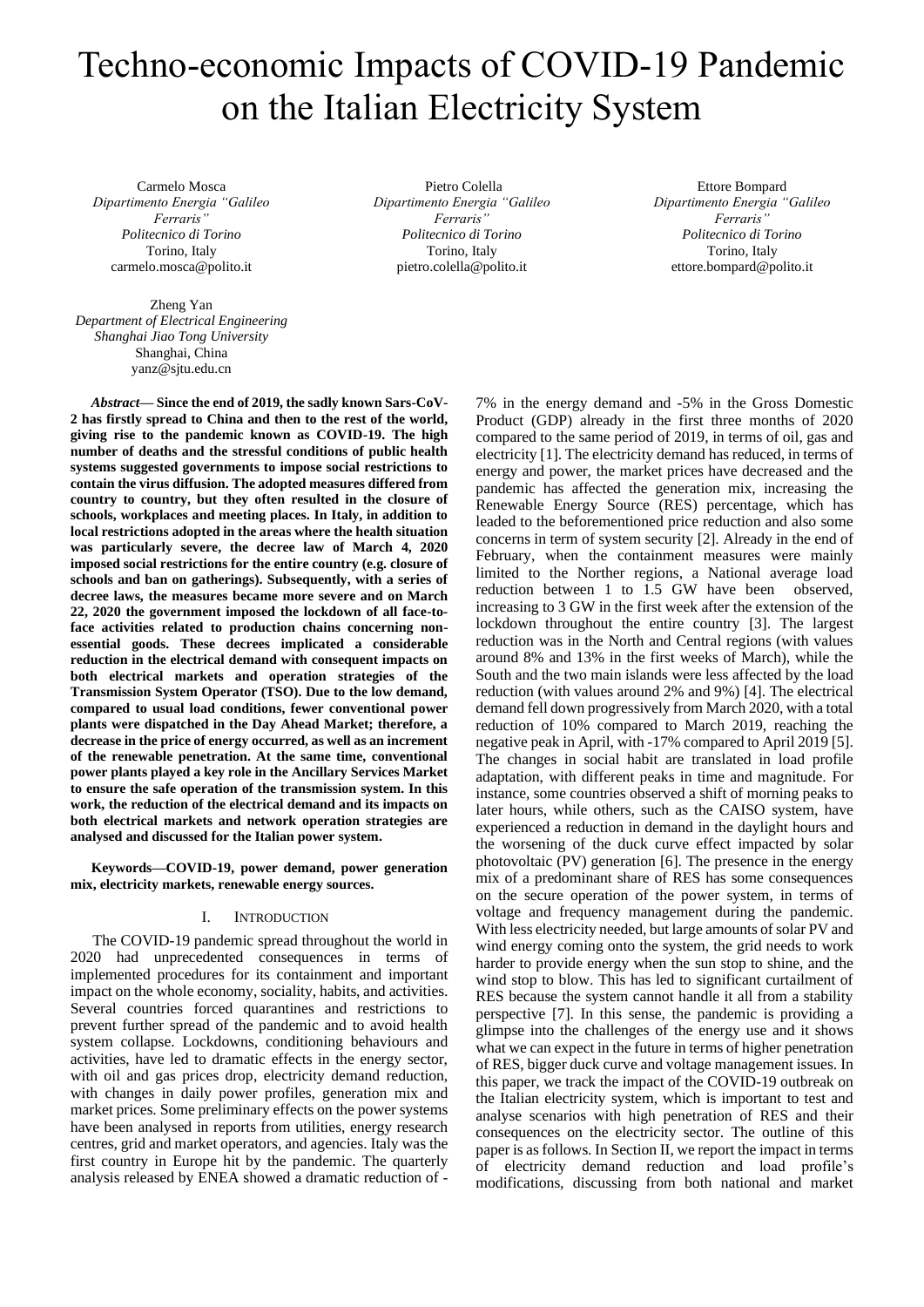zones perspectives. Section III highlights the impact on the generation mix during the pandemic, while Section IV reports the effects on the Day Ahead and Ancillary Service Markets. Section V presents concluding remarks and inspirations for future works.

#### II. IMPACT ON THE DEMAND REDUCTION

We analyse the impact of COVID-19 on the Italian electricity demand, both in terms of energy absorbed and requested power, referring to the whole national demand and to the absorbed demand by the six zones which compose the Italian electricity market. The market zones correspond to regions or aggregates of regions which have been affected by the pandemic in a different measure, and this is reflected in the electricity demand variation, considering the different productivity framework. The electricity data are taken from the transparency platform of Terna, the Italian Transmission System Operator [\[8\].](#page-6-7) Fig. 1 shows the load profiles in the period between the first Monday of March and the last Sunday of May 2020 and compares them with those of 2019, together with the polynomial trend lines of the second order (dashed lines). The impact and synchronism of the shock determined by the emergency measures on the electrical system is evident. In particular, the measures have been of different magnitude, starting from the Prime Ministerial Decree (DPCM) of 23 February 2020 for the municipalities of the Lombardy and Veneto Regions only, following with the extension of the containment measures throughout the national territory starting after the DPCM 8 March 2020 (Phase 1 - lockdown). On 11 March, President Conte signed the DPCM which ordered the closure of all commercial, retail activities, except for grocery stores, basic needs, pharmacies, with effect from 12 March 2020. On March 22, 2020, the government imposed the lockdown of all face-to-face activities related to production chains concerning non-essential goods. On these dates, the beginning of the recession is noted, with the gradual reduction of the national electrical load. The DPCM measures have been extended until May 3, although with partial reopening starting from April 14, 2020 (stationery stores, bookstores, clothing stores for children and babies, forestry, and the wood industry). On 26 April 2020, President Conte announced the measures to contain the emergency in the socalled "phase two", in force from 4 May and for the following two weeks, with the reopening of manufacturing, construction and brokerage activities real estate and wholesale. We note in Fig. 1 the slow economic recovery in the weeks of May 2020 following the reopening, which is also confirmed by the parabolic trend lines.



Fig. 1. Hourly Italian load pattern between the first Monday of March and the last Sunday of May: comparison 2019-2020.

Table I reports the behaviour in terms of electricity consumption by market zone for the months of January, February, March and April, compared between 2019 and 2020. The Italian market zones are: North (N), Centre-North (CN), Centre-South (CS), South (S), Sicily (Sic) and Sardinia (Sar). They compose the Italian market zone (IT). Externalities as weather effect or calendar have not been considered in the demand variation analysis, given that the difference of mean daily temperature between the same days of 2019 and 2020 have been within 0 and 3°C in the 71.5% of the cases, and differences above 4°C have been in less than 14% of the examined days. Comparing the same months of 2020 and 2019, while in January and February the demand has not changed significantly (-4% and 0.6% respectively at national level), in March and April the variations have been more pronounced, following the protracted international health emergency and the containment measures deployed. In March 2020, electricity consumption decreased by 10% compared to the same month of 2019, passing from 26.4 TWh to 23.7 TWh. The largest reduction in percentage occurred in the North and Centre North areas (with values around -13%), even if in absolute terms the largest difference was in the North with -2 TWh. The South and Islands areas were less affected by the load reduction (with values between -2% and -10%), with a maximum absolute value of -0.27 TWh in the Centre-South area. In April 2020, the electricity demand decreased by 17% compared to the same month last year, from 24.1 TWh to 19.9 TWh. In this case, the reduction affected all market areas in a more marked way, with higher values in percentage in the North and Central North areas (around -20% compared to April 2019) and a reduction in absolute value in the North equal to -2.7 TWh. In the South and Islands areas the maximum reduction in absolute terms (-0.53 TWh) and percentages (-14.7%) was in the Centre-South zone.

TABLE I. NATIONAL AND MARKET ZONES ELECTRICITY DEMAND (JANUARY-MAY 2019/2020).

|                | Electricity<br>demand<br>(TWh) | N        | CN       | $\mathbf{c}\mathbf{s}$ | S       | Sic     | Sar      | IT       |  |
|----------------|--------------------------------|----------|----------|------------------------|---------|---------|----------|----------|--|
|                | $\overline{e}$                 | 15,92    | 3,11     | 4,41                   | 2,68    | 1,75    | 0,74     | 28,60    |  |
| <b>JANUARY</b> | $\approx$                      | 15,48    | 2,83     | 4,16                   | 2,53    | 1,62    | 0,80     | 27,43    |  |
|                | ◅                              | $-2,7%$  | $-9.0%$  | $-5,6%$                | $-5,4%$ | $-7,1%$ | 7,9%     | $-4,1%$  |  |
|                | $\overline{0}$                 | 14,62    | 2,70     | 3,85                   | 2,29    | 1,47    | 0,67     | 25,60    |  |
| FEBRUARY       | 20                             | 14,79    | 2,69     | 3,81                   | 2,33    | 1,47    | 0,66     | 25,75    |  |
|                | ◅                              | 1,2%     | $-0.5%$  | $-0.9%$                | 1,5%    | 0,2%    | $-2,0%$  | 0,6%     |  |
|                | $\overline{0}$                 | 15,15    | 2,89     | 3,88                   | 2,35    | 1,50    | 0,67     | 26,43    |  |
| <b>MARCH</b>   | $\approx$                      | 13,16    | 2,52     | 3,61                   | 2,30    | 1,52    | 0,60     | 23,70    |  |
|                | ◁                              | $-13,2%$ | $-12,7%$ | $-7,0%$                | $-2,3%$ | 1,7%    | $-9.8%$  | $-10,3%$ |  |
|                | $\overline{0}$                 | 13,55    | 2,66     | 3,62                   | 2,20    | 1,38    | 0,63     | 24,05    |  |
| <b>APRIL</b>   | $\approx$                      | 10,82    | 2,08     | 3,09                   | 2,04    | 1,31    | 0,57     | 19,92    |  |
|                | ◅                              | $-20,1%$ | $-21,8%$ | $-14,7%$               | $-7,3%$ | $-5,2%$ | $-9.5%$  | $-17,2%$ |  |
| <b>MAY</b>     | $\overline{1}$                 | 14,39    | 2,73     | 3,78                   | 2,27    | 1,39    | 0,70     | 25,26    |  |
|                | $\approx$                      | 12,73    | 2,35     | 3,40                   | 2,21    | 1,39    | 0.60     | 22,67    |  |
|                | ◁                              | $-11.5%$ | $-13.9%$ | $-10.1%$               | $-2.6%$ | 0%      | $-14.3%$ | $-10.3%$ |  |

In May 2020, the national electricity demand was 22.7 TWh, with a slight increase compared to April 2020 (+12%), but still in decline w.r.t. May 2019 (-10.3%). In particular, starting from the week of 18-24 May, we see a slow and gradual recovery in the electricity demand, following the reopening of several productions and activities [\[9\].](#page-6-8) The average weekly power value went from a maximum of 36 GW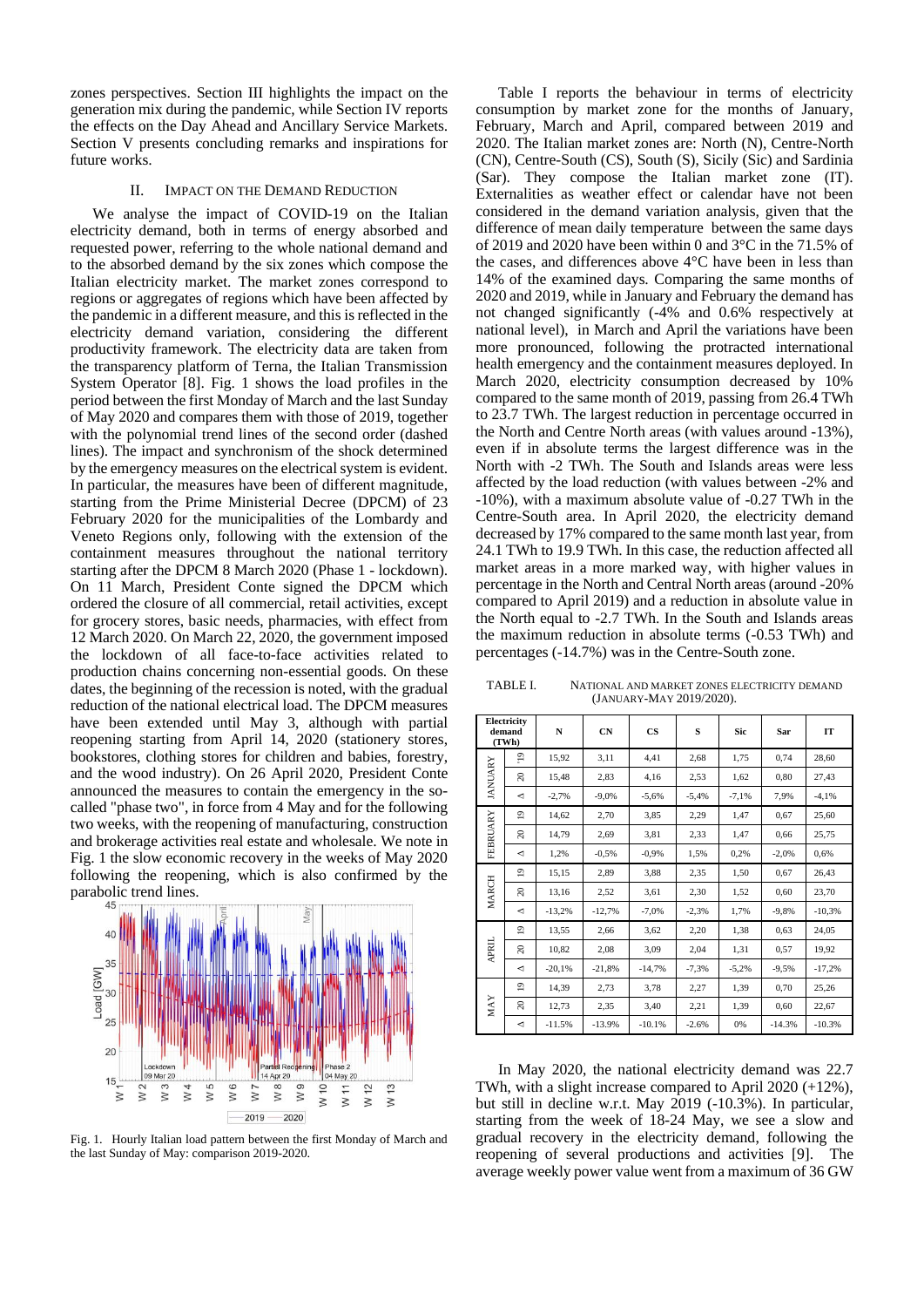in the week  $02-08$  March  $2020 (+ 2\%$  compared to the same week in March 2019) to a minimum value of 26.4 GW in the week 13-19 April 2020 (-26 % compared to the similar week of April 2019, which had been in correspondence of the Easter holidays). The week of 6-12 April 2020 was the second week with the lowest average power value (27.4 GW). The average weekly power grew in the following weeks of May, after the partial reopening of 4 May, passing to 30.1 GW in the week 4-10 May 2020 (-13% compared to 33.9 GW in the similar week of May 2019) and 30.7 GW in the week 11-17 May 2020 (-10% compared to 33.9 GW of the similar week of May 2019).

Table II highlights the impact of the pandemic on the national power profile and it compares the evolution of the electrical situation of the different market areas, in terms of the monthly maximum power, average power and load factor (defined as the ratio between average and maximum power) for the weekdays of April 2019 and 2020, as the most influenced month by the full lockdown. While there is a slight reduction in the load factor for the Centre-South, South, Sicily and Sardinia areas, meaning a power profile fairly aligned between April 2019 and 2020, for the North and Centre-North areas it has slightly increased, meaning a maximum power value that decreases more than the average power. The maximum power decreases respectively by 23% and 26% for the North and Central North areas, while by 12, 7, 3 and 9% for the Central South, South, Sicily and Sardinia areas. The average power decreased by 21% and 23% for the North and Central North areas respectively, while by 15, 8, 6 and 11% for the Central South, South, Sicily and Sardinia areas. We evaluate the Average Daily Load Profile (ADLP), defined as the mean load for each time step during the days in a month. We evaluate it for April 2019 and 2020 and dividing it between working days (WD) and holidays (HD). Fig. 2 depicts the ADLP for the North and South zones, to extrapolate different electricity behaviour in different Italian areas. In general, morning and evening ramps are less steep on holidays, compared to working days, is mainly due to the system loading which is distributed over longer periods during holidays (few people getting up at the same time for going to work), especially for regions with high electricity intensity. In the ADLP of the North, the working days have maintained a different profile from the holidays, both in 2019 and 2020; but holidays and working days behaved in the same way in the two years, with a larger reduction in the demand for working days. In the South, the behaviour was different with a greater similarity of profiles for holidays and the working days in April 2020 approaching the holidays profile. In this case, we do not see evident differences in the morning and evening ramps between 2019 and 2020 and working days and holidays.

TABLE II. MAXIMUM POWER, AVERAGE POWER AND LOAD FACTOR FOR THE WEEKDAYS OF APRIL 2019 AND 2020 BY MARKET ZONE.

|        | [GW] | N     | <b>CN</b> | $\mathbf{CS}$ | S    | Sic  | Sar  |
|--------|------|-------|-----------|---------------|------|------|------|
|        | Pmax | 24.97 | 4,78      | 6.49          | 3,98 | 2,55 | 1,13 |
| apr-19 | Pmed | 20,32 | 3,90      | 5,22          | 3,13 | 1,96 | 0.91 |
|        | u    | 0.81  | 0.82      | 0.80          | 0.79 | 0.77 | 0,81 |
|        | Pmax | 19,21 | 3,53      | 5,70          | 3,72 | 2,48 | 1,02 |
| apr-20 | Pmed | 16.11 | 3,02      | 4,42          | 2,88 | 1,85 | 0,81 |
|        | u    | 0.84  | 0.85      | 0.77          | 0.77 | 0.75 | 0.80 |

The load reduction is larger for the North, in both weekdays (from 21 to 16 GW) and holidays (from 14 to 12

GW). While in the North the peak load was in the morning for the weekdays of 2019, in April 2020 the distance between the morning and evening peaks weakened, approaching the behaviour of the holidays, which remained aligned between 2019 and 2020. The weekdays morning peak shifted in time from 9 a.m. to 11.45 a.m. and from 26 GW to 20 GW, while the evening peak kept the same time (20 p.m.) but reduced from 23.5 to 19 GW. The difference between the morning and evening peak reduced of -1.5% (2.5 GW vs 1 GW) in April 2020. These variations are lower for South, where the average load changed from 3 to 2.9 GW during weekdays, and from 2.8 to 2.7 GW during holidays. This is mainly due to the different consequences of the lockdown on the productivity of the zones: North is historically more electricity intensive than South, and the stop impacted more those regions.



Fig. 2. Average daily load profile for N orth (a) and South (b) zone in April 2019, 2020.

#### III. IMPACT ON THE GENERATION MIX

We analyse the impact of the lockdown on the national generation mix, with focus on April, as the most influenced month by the full lockdown. The monthly thermal generation decreased from around 13 TWh to 9 TWh in April 2020, with a 53% share in the production mix in April 2019 and 46% in April 2020. Hydroelectric generation increased from 3.2 TWh to 3.6 TWh, with a share of the production mix of 13% in April 2019 and 17% in April 2020. The self-consumption share went from 8% to 12% of the total, with an increase of 0.6 TWh (from 1.9 TWh in April 2019 to 2.5 TWh in April 2020). Wind and PV production increased slightly, from 3.2 TWh in April 2019 to 3.5 TWh in 2020. It is interesting to observe the reduction of about 70% in net foreign exchanges, with 2.5 TWh in April 2019 compared to 0.8 TW in the same month of 2020. Fig. 3 compares the coverage of national needs by source for the month of April 2019 and 2020. We can see the reduction in demand, net foreign exchanges, and the increase in the share of PV and wind power in the production mix in April 2020 compared to 2019. In particular, the monthly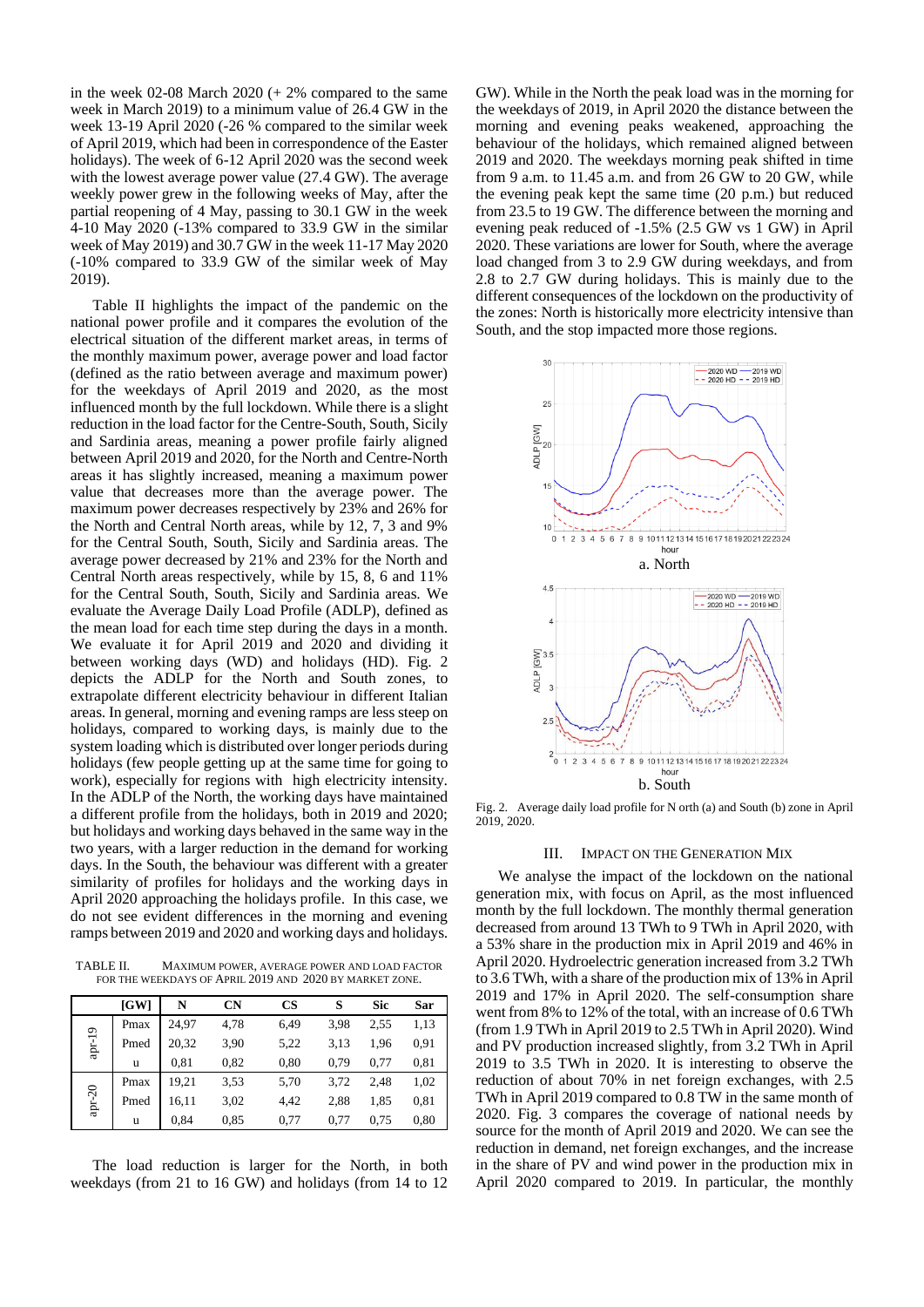demand in April 2020 was covered for the 47% by RES, with +7.5% compared to April 2019. The maximum hourly coverage of demand by RES in April 2019 was 67% (April 27, 2019 at 1 pm), while 76% in April 2020 (April 25, 2020 h13), with a total generation from RES equal respectively to 19.6 GWh and 19.2 GWh, distinguished between geothermal (0.7 GWh), hydroelectric (4.8 and 4.1 GWh), PV (10.2 and 11.1 GWh), and wind power (2.5 and 2 GWh) on a total demand of 29.4 and 25.2 GWh. In both cases, thermoelectric production is attested at around 9.5 GWh.



Fig. 3. National generation mix (April 2019 and 2020).

In May 2020, the electricity demand was covered for the 51% by RES (+11.9% compared to May 2019) [\[9\].](#page-6-8) The demand reduction during the lockdown and the growing nonconventional generation have led to a drastic drop in energy imports across the foreign border. Reducing import is necessary to keep thermal generation on to balance and secure the system. At the same time, the price differential with foreign areas has been growing. On the north border, in April 2020 there was an average hourly physical exchange in imports of 1541 MWh, a decrease compared to 3962 MWh in the same month of 2019. The decrease regards all foreign trade, particularly with Switzerland (-1373 MWh, from 1688 to 315 MWh), with France (-332 MWh, from 1394 to 1062 MWh) and Slovenia (-665 MWh, from 714 to 49 MWh). Considering the total of foreign exchanges, we can see (Fig. 4) an inversion of flows from Italy to abroad for about 30% of the hours of April 2020. The reduction of imported energy was 70% ( equal to about 1.7 TWh) in April 2020 compared to last year, while in March 2020 there was a slight increase in total imported energy, from 3.8 TWh in 2019 to 3.9 TWh in 2020, due largely to higher imports in the first half of March 2020.



Fig. 4. Duration curve of the total exchanged power in March and April 2019 and 2020.

A preliminary assessment of the possible effects on the security of the events that have taken place following the spread of the epidemic from COVID-19 and the increase in generation from renewable sources, can be carried out with reference to the non-conventional penetration index σ, intended as the share of non-conventional generation compared to the total generation (sum of conventional and non-conventional). The σ index was calculated hourly for the months of March and April in 2019 and 2020 and reported in Fig. 5 as a duration curve. While in March 2019 and 2020 comparison there is no noticeable difference in the maximum values, but a decrease in the minimum values in 2020, an increase in the non-conventional penetration is visible in April 2020 compared to the same month of the last year. In particular, the maximum value grows from 0.47 to 0.52, with more than 60% of the month higher than in 2019.



Fig. 5. Hourly duration curve of the non-conventional penetration index for March and April 2019 and 2020.

#### IV. IMPACT ON THE ELECTRICITY MARKETS

The demand reduction has effects mainly on the market, having a direct consequence in the reduction in thermoelectric generation due to its higher positioning in the order of economic merit than renewable, with a reduction in energy prices in the Day Ahead Market. The health emergency therefore accentuated the typical seasonal market dynamics of the months of March and April, characterized by annual minimums in terms of quantity and prices.

The performance of different electricity markets in terms of prices and quantities was analysed globally for the months of January, March and April 2018, 2019 and 2020. The examined markets were the Day Ahead Market (MGP), the Intra-Day Market (MI), the Dispatching Services Market (MSD) and the Balancing Market (MB).

We defined the following metrics: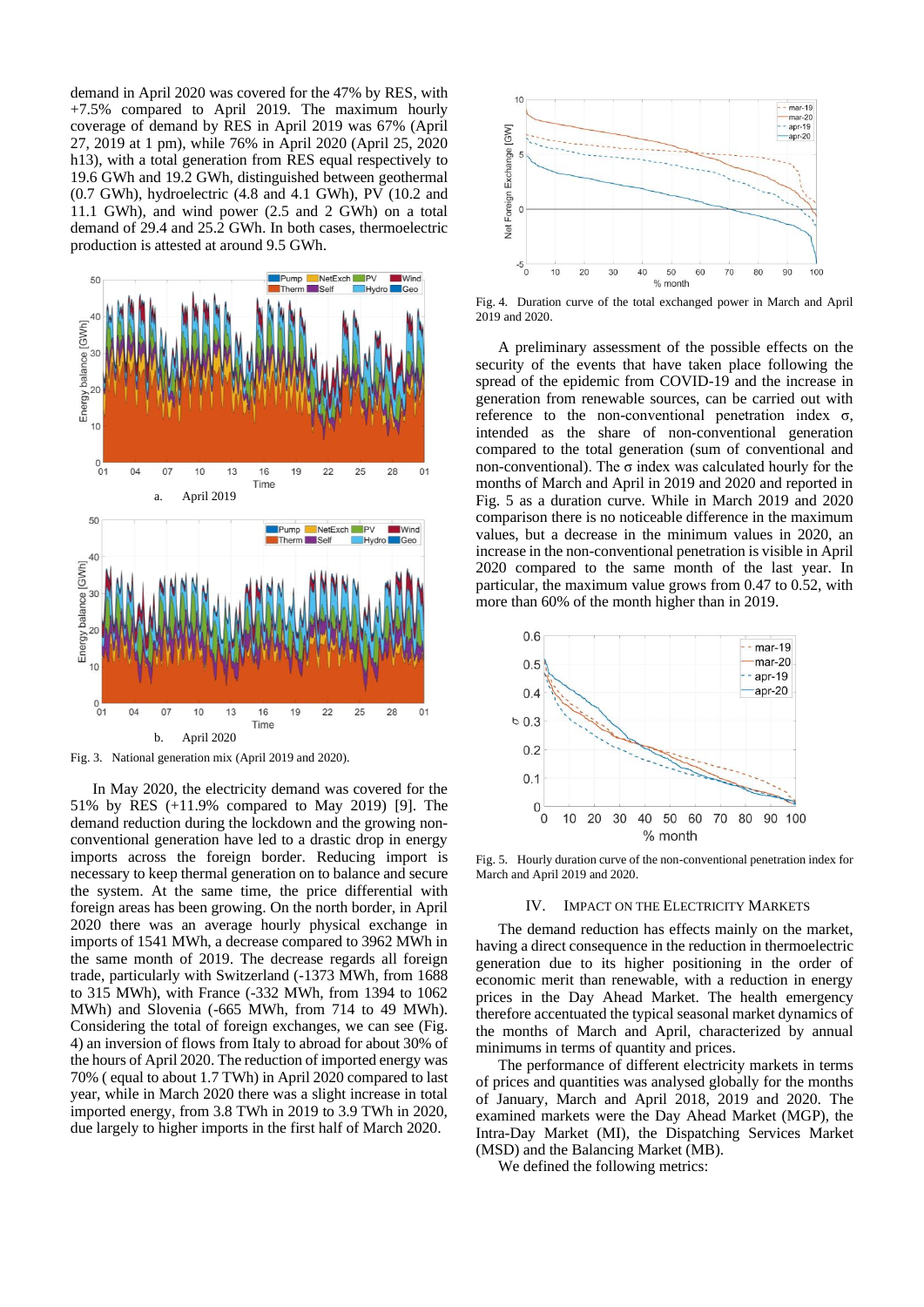- PUN (Prezzo Unico Nazionale), P<sub>MI</sub>, P<sub>MSD</sub>, P<sub>MB</sub>, defined as the monthly average price respectively in the MGP, MI, MSD and MB;
- $\Delta$ PUN,  $\Delta$ P<sub>MI</sub>,  $\Delta$ P<sub>MSD</sub>,  $\Delta$ P<sub>MB</sub>, defined as the variation of prices in percentage between the same month of the previous year respectively in the MGP, MI, MSD and MB;
- QMGP, QMI, QMSD, QMB defined as the total volumes moved respectively in the MGP, MI, MSD and MB;
- $\Delta Q_{\text{MGP}}$ ,  $\Delta Q_{\text{MI}}$ ,  $\Delta Q_{\text{MSD}}$ ,  $\Delta Q_{\text{MB}}$ , defined as the variation of volumes in percentage between the same month of the previous year respectively in the MGP, MI, MSD and MB.

For the MSD ex-ante, the total of purchases and sales was considered as volume and the weighted average between purchases and sales as price. For the Balancing Market, the secondary reserve was considered, with the same criteria adopted for MSD for volumes and prices. The data are taken from the Italian Market Operator (GME) transparency platform [\[10\].](#page-6-9) All electricity markets (MGP, MI, MB MSD) were affected by the reduction in volumes, from a maximum of 23% for MI to a minimum of 18% for MGP, except for the MSD which saw a 77% increase in volumes treated. In general, all markets have seen price cuts from 54 to 23%. A synoptic view of the behaviour of market prices is shown in Table III.

### *A. Day Ahead Market (MGP)*

In the Day Ahead Market (MGP) the PUN (National Single Price) had a strong reduction in 2020 compared to 2019. In particular, in April 2020 there was a 53% reduction compared to the same month last year, down by  $7.2 \text{ } \in \text{/MWh}$ on the previous value of March 2020 and reaching the lowest level ever recorded since the start of the electricity exchange, equal to 24.81  $\epsilon$ /MW[h \[11\].](#page-6-10) The quantities treated in the MGP also decreased progressively in the months of March and April 2020 compared to the same months of 2019, with reductions of 10% respectively (24.57 TWh in March 2019, 22.09 TWh in March 2020) and 18% (22.39 TWh in April 2019, 18.42 TWh in April 2020). Fig. 6 shows the prices and volumes in the MGP comparing the years 2019 and 2020 from January to April.



Fig. 6. PUN and overall volumes on the Day Ahead Market (January-April 2019, 2020).

The price reduction also affected the main neighbouring markets, also at historic lows and characterized by negative values in some hours of the month (on Easter Monday the daily price stood at -6.5  $\epsilon$ /MWh in France and -13  $\epsilon$ /MWh in Germany). In the context of demand contraction, the consequent reduction in the inter-zonal congestions led to decreasing differentials between the prices of the national market areas in March and April 2020, compared to the same months of last year, with a standard deviation going from 4.2 €/MWh to 0.75 €/MWh between March 2019 and 2020 and from 4.8  $\epsilon$ /MWh to 0.56  $\epsilon$ /MWh between April 2019 and 2020 (Fig. 7). The maximum price differential was  $14 \text{ E/MWh}$ in April 2019 and dropped to 1.6  $\epsilon$ /MWh in April 2020. It is noticeable the proximity of prices between South and Sicily, the latter generally characterized by the highest selling prices, which occurred both in March and April 2020, compared to March 2019 alone. In particular, the South-Sicily transit was congested only in 6% of the monthly hours in April 2020, compared to 35% of the hours of April 2019.



Fig. 7. Italian zonal market prices for the Day Ahead Market (January-April 2019, 2020).

Also in the seven sessions of the Intra-day Market in April 2020 the historical minimums for the average purchase price were reached, equal to 24.9  $\epsilon$  / MWh, with an inflection of 53.7% compared to the same month last year, and a reduction of 22% compared to  $\in$  32.0 / MWh in March 2020 [\[12\].](#page-6-11)

#### *B. Dispatching Services Market (MSD)*

In the examined context, there is an increase in the volumes purchased and sold in the ex-ante Dispatching Services Market (MSD), with values among the highest for over a decade. Fig. 8 shows the total quantities in MSD for the months of January, March and April, divided between purchases and sales, for the years 2018, 2019 and 2020.

TABLE III. PRICE TREND ON THE ITALIAN ELECTRICITY MARKETS (COMPARISON JANUARY-APRIL 2018-2020).

|       |                | <b>MGP</b>                         |                    |                    |                       | MI                              |                            |              |                            | <b>MSD</b>                       |                             |                      |                                            | MB                        |                        |                   |                     |
|-------|----------------|------------------------------------|--------------------|--------------------|-----------------------|---------------------------------|----------------------------|--------------|----------------------------|----------------------------------|-----------------------------|----------------------|--------------------------------------------|---------------------------|------------------------|-------------------|---------------------|
| Month |                | <b>PUN</b><br>[Eur/<br><b>MWhl</b> | <b>APUN</b><br>[%] | $Q_{MGP}$<br>[TWh] | $\Delta Q$ MGP<br>[%] | $P_{ML}$<br>[Eur/<br><b>MWh</b> | $\Delta P_{\rm MI}$<br>[%] | Qми<br>[TWh] | $\Delta Q_{\rm MI}$<br>[%] | P <sub>MSD</sub><br>Eur/<br>MWh] | $\Delta P_{\rm MSD}$<br>[%] | <b>QMSD</b><br>[TWh] | $\Delta Q$ <sub>MSD</sub><br>$\frac{0}{0}$ | $P_{MB}$<br>[Eur/<br>MWh] | $\Delta P_{MB}$<br>[%] | $Q_{MB}$<br>[GWh] | $\Delta Q_{MB}$ [%] |
| Jan   | $^418$         | 49.00                              |                    | 25,63              |                       | 48.51                           |                            | 2,3          |                            | 64.99                            |                             | 1,74                 |                                            | 57.34                     |                        | 238,1             |                     |
|       | .19            | 67,65                              | 38%                | 26,32              | 3%                    | 66,82                           | 38%                        | 2.5          | 9%                         | 105,51                           | 62%                         | 1,55                 | $-11%$                                     | 66,52                     | 3%                     | 240,3             | 1%                  |
|       | 20             | 47.47                              | $-30%$             | 26,16              | $-1%$                 | 47,36                           | $-29%$                     |              | $-20%$                     | 58,16                            | $-45%$                      | 1,79                 | 16%                                        | 47,17                     | $-20%$                 | 265,4             | 10%                 |
| Mar   | $^418$         | 56.91                              |                    | 25,48              |                       | 56,24                           |                            | 2,3          |                            | 91,63                            |                             | 1,77                 |                                            | 58,90                     |                        | 245,8             |                     |
|       | <sup>'19</sup> | 52,88                              | $-7%$              | 24,57              | $-4%$                 | 51,63                           | $-8%$                      | 2,1          | $-9%$                      | 67,72                            | $-26%$                      | 1,47                 | $-17%$                                     | 51,33                     | $-13%$                 | 245,3             | 0%                  |
|       | 20             | 31.99                              | $-40%$             | 22,09              | $-10%$                | 32,03                           | $-38%$                     |              | $-5%$                      | 44.31                            | $-35%$                      | 2.47                 | 68%                                        | 41,24                     | $-20%$                 | 191,3             | $-22%$              |
| ᄇ     | .19            | 49,39                              |                    | 22,16              |                       | 49,22                           |                            |              |                            | 101,00                           |                             | 1,75                 |                                            | 43,72                     |                        | 231,3             |                     |
|       | 20             | 53,35                              | 8%                 | 22,39              | 1%                    | 53,88                           | 9%                         | 2,2          | 10%                        | 126,54                           | 25%                         | 1,60                 | $-8%$                                      | 50,17                     | 15%                    | 230,1             | 0%                  |
|       | $^{\circ}20$   | 24,81                              | $-53%$             | 18,42              | $-18%$                | 24,95                           | $-54%$                     | 1.7          | $-23%$                     | 89,70                            | $-29%$                      | 2,84                 | 77%                                        | 38,61                     | $-23%$                 | 182,6             | $-21%$              |